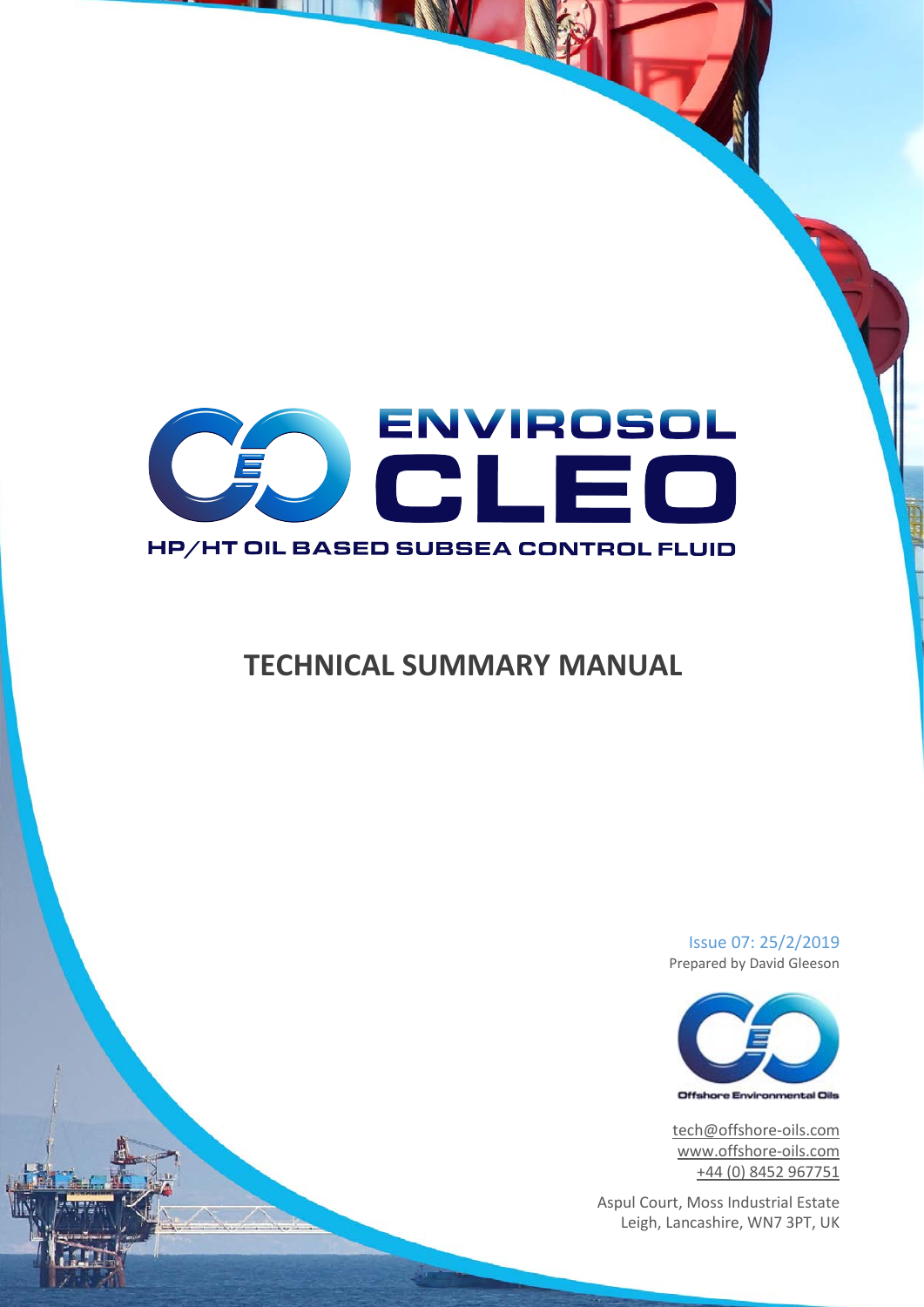

# <span id="page-1-0"></span>1.0 PRODUCT OVERVIEW

# **CLEO High Temperature Environmental Oil**

CLEO is a High Temperature Environmental Oil based Subsea Control Fluid.

CLEO was developed to bridge the technology gap between water based fluids and the extreme HT/HP developments of the future by providing a very stable high temperature fluid capable of maintaining temperatures in excess of 250 °C for a project lifetime.

In addition, with the potential future requirements for closed loop systems in some sectors this environmental oil is not only acceptable for direct discharge to sea but is designed to offer all the properties of traditional oil based fluids in closed loop systems.

CLEO has a comparatively low viscosity for an oil based fluid which is useful when the fluid is to be used in fields with long step-outs.

CLEO is fully compatible with Brayco Micronic SV3 (and SV/B) and can be used to replace such fluids in existing systems where a stronger focus on environmental discharge is required.

This manual summarises some of the key technical parameters of the fluid established to date and will be updated regularly as fresh data becomes available.

# **DOCUMENT REVISION HISTORY**

| <b>Issue</b> | <b>Revision</b> | <b>Issue Date</b> | <b>Authorised by</b> | <b>Position</b>        |
|--------------|-----------------|-------------------|----------------------|------------------------|
|              |                 | August 2012       | D. Gleeson           |                        |
|              |                 | October 2012      | D. Gleeson           | <b>R&amp;D Manager</b> |
|              |                 | <b>April 2015</b> | D. Gleeson           | <b>R&amp;D Manager</b> |
|              |                 | <b>July 2016</b>  | D. Gleeson           | <b>R&amp;D Manager</b> |
|              |                 | February 2018     | D. Gleeson           | <b>R&amp;D Manager</b> |
| 6            |                 | <b>June 2018</b>  | D. Gleeson           | <b>R&amp;D Manager</b> |
|              |                 | February 2019     | D. Gleeson           | <b>R&amp;D Manager</b> |

**Please note that this document is subject to revision on a regular basis. Please ensure you have the latest revision before using this data in applications of a critical nature**.

**2**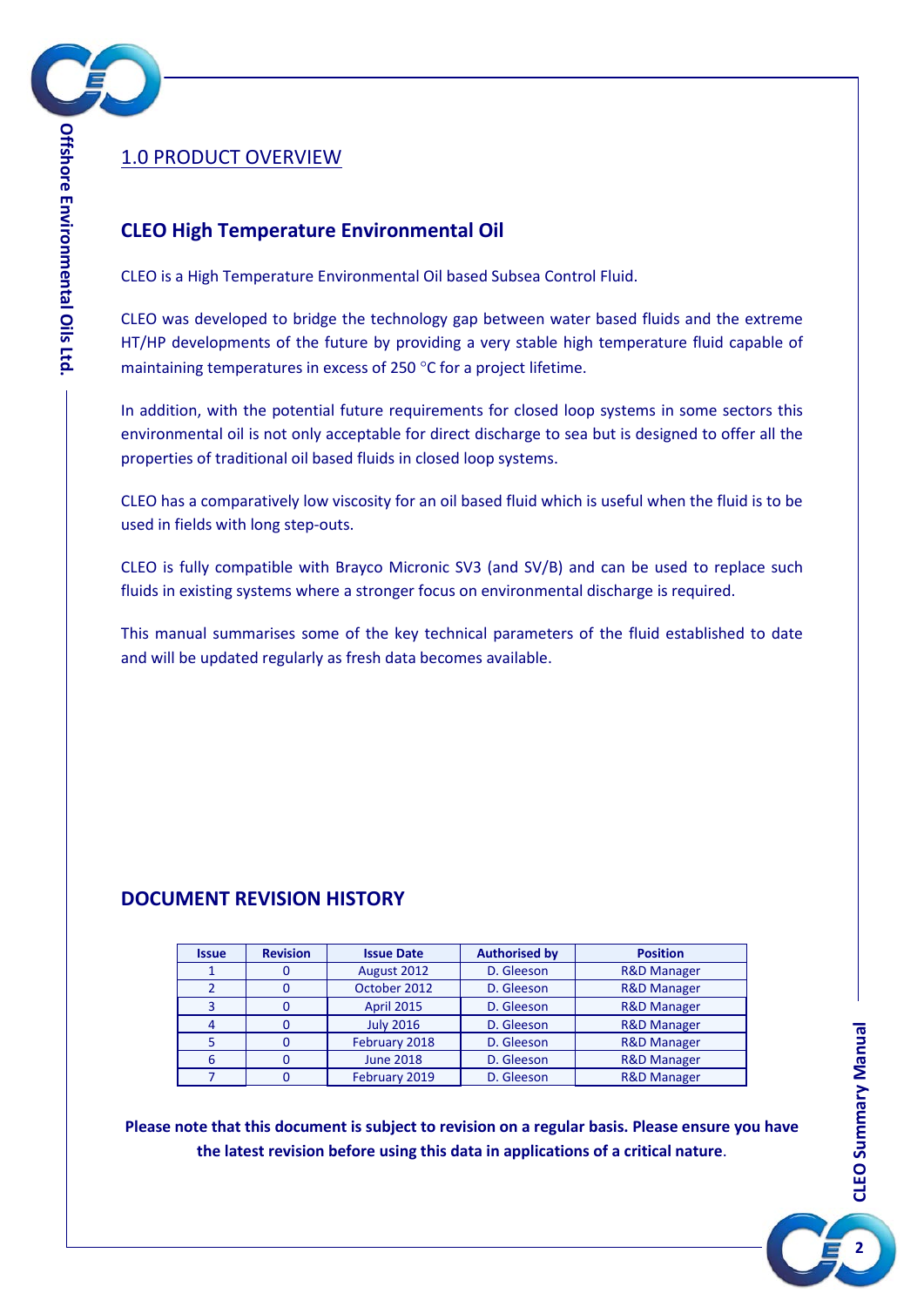

| <b>TABLE OF CONTENTS</b>                                          | Page         |
|-------------------------------------------------------------------|--------------|
| <b>1.0 Product Overview</b>                                       | $\mathbf{2}$ |
| <b>2.0 Physical Properties Summary</b>                            | 4            |
| 2.1 Physical Properties As A function Of Pressure @ 4 °C          | 5            |
| <b>3.0 Product Testing</b>                                        | 5            |
| 3.1 Thermal Stability                                             | 5            |
| 3.2 Compatibility with Brayco Micronic SV/3 and SV/B              | 5            |
| 3.3 Compatibility with Control, Completion and Operational Fluids | 6            |
| 3.4 Metal Compatibility                                           | 6            |
| 3.5 Elastomer Compatibility                                       | 8            |
| 3.6 Fluid Lubricity and Wear                                      | 9            |
| 3.6.1 Shell 4 Ball Test                                           | 9            |
| 3.6.1.a One Hour 4 Ball Wear Test                                 | 9            |
| 3.6.1.b 4 Ball Weld Point Load                                    | 9            |
| 3.7 Filterability                                                 | 10           |
| 3.8 Sea Water Contamination                                       | 10           |
| 3.9 Dewatering Capability of Synthetic Fluid                      | 10           |
| 3.10 Bacterial Contamination                                      | 10           |

*Information given in this publication is based on Technical Data gained in our own and other laboratories and is believed to be true. However, if the material is used in conditions beyond our control, we can assume no liability for results obtained or damaged incurred through the application of the data present herein.*

**Certified ISO 9001-2015** For the Development, Manufacture and Supply of Speciality Chemicals



Certificate No 2906- QMS-001

**3**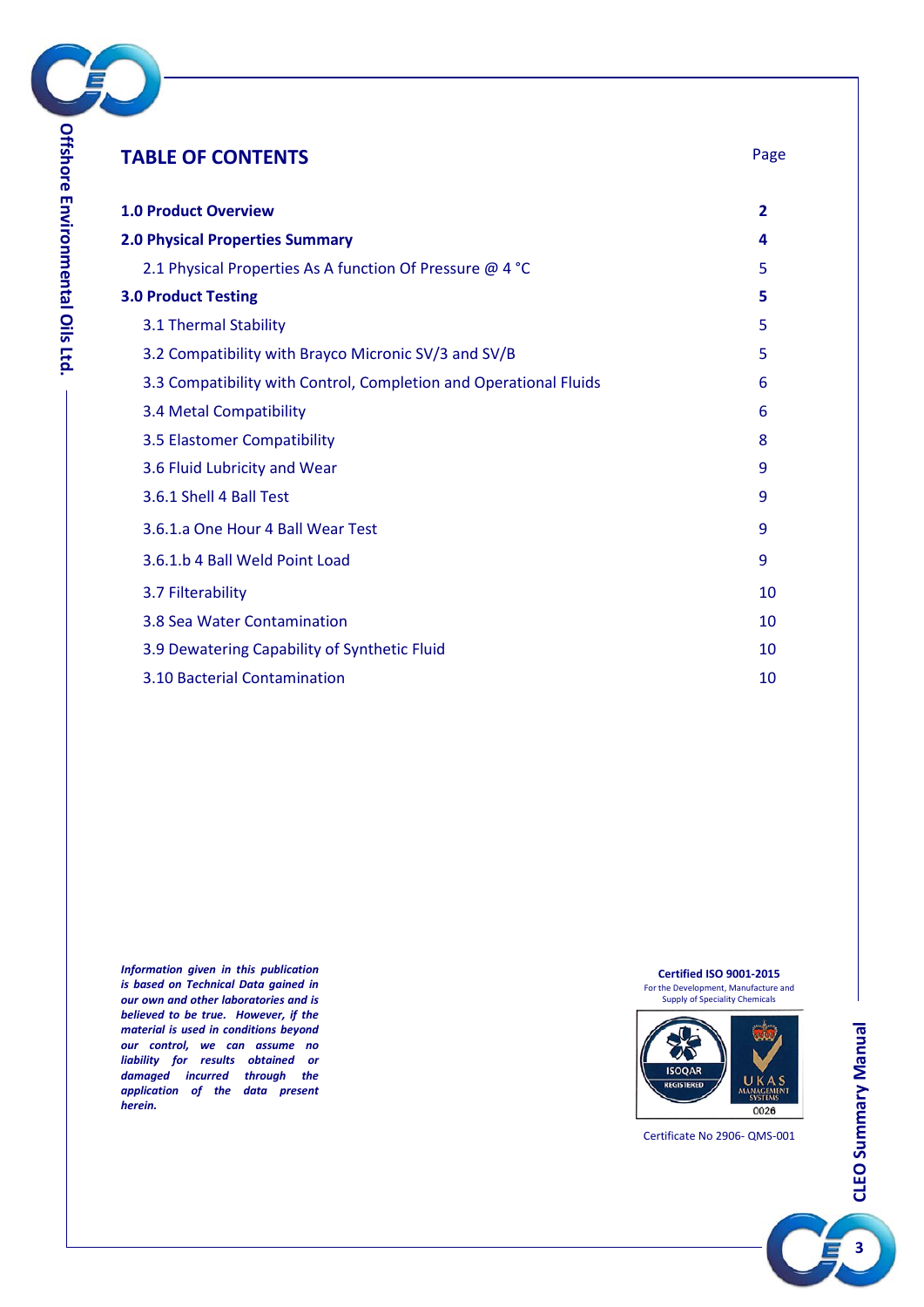

# <span id="page-3-0"></span>2.0 PHYSICAL PROPERTIES SUMMARY

| <b>Property</b>                                   | <b>CLEO</b>                                     | <b>Test Method</b>                                            |  |  |
|---------------------------------------------------|-------------------------------------------------|---------------------------------------------------------------|--|--|
| <b>Viscosity (cSt)</b>                            |                                                 |                                                               |  |  |
| @-20 °C                                           | 154                                             |                                                               |  |  |
| @ 0 °C                                            | 37.0                                            |                                                               |  |  |
| @ 20 °C                                           | 14.6                                            | <b>ASTM D445</b><br><b>IP71</b>                               |  |  |
| @ 40 °C                                           | 8.5                                             | <b>ISO 3104</b>                                               |  |  |
| @ 60 °C                                           | 5.3                                             |                                                               |  |  |
| @ 100 °C                                          | 2.3                                             |                                                               |  |  |
| <b>Pour Point</b>                                 | $<$ -40 $^{\circ}$ C                            | <b>IP15</b>                                                   |  |  |
| Specific Gravity (gcm <sup>-3</sup> )             |                                                 |                                                               |  |  |
| 20                                                | 0.914                                           | <b>IP365</b>                                                  |  |  |
| <b>Appearance</b>                                 | Transparent, colourless / pale<br>yellow liquid |                                                               |  |  |
| Flash Point /°C                                   | >200 °C                                         | <b>ASTM D92 / IP36</b>                                        |  |  |
| <b>Upper Temperature Stability</b>                | 250 °C                                          |                                                               |  |  |
|                                                   | 17/14/12                                        | <b>ISO 4406</b>                                               |  |  |
| <b>Cleanliness Level</b>                          | NAS <sub>6</sub>                                | <b>NAS 1638</b>                                               |  |  |
| (Minimum)                                         | 6B/6C/6D/6E/6F                                  | <b>SAE AS4059</b>                                             |  |  |
| <b>Shell 4 Ball</b>                               | <b>Mean Wear Scar</b><br>Diameter 0.600 mm      | IP239/01 1 hour duration,<br>1475rpm<br>rotation, 30 kgf load |  |  |
| <b>Solubility in Water</b>                        | Insoluble                                       |                                                               |  |  |
| <b>Solubility in Mineral / Crude Oil</b>          | Soluble                                         |                                                               |  |  |
| <b>Coefficient of Thermal Expansion</b>           | 0.0008 $m^3/m^3$ °C                             |                                                               |  |  |
| Bulk Modulus N/m <sup>2</sup> (x10 <sup>9</sup> ) | $1.73 \times 10^{9}$ N/m <sup>2</sup>           |                                                               |  |  |
| <b>Specific Heat Capacity</b>                     |                                                 |                                                               |  |  |
| $0 - 25 °C$                                       | $2.11 \text{ MJ/m}^3$ K                         |                                                               |  |  |
| $25 - 50 °C$                                      | $2.18 \text{ MJ/m}^3$ K                         |                                                               |  |  |
|                                                   |                                                 |                                                               |  |  |
| <b>Thermal Conductivity</b>                       |                                                 |                                                               |  |  |
| Mean Temperature 25 °C                            | 0.141 W/(m.K)                                   | <b>ISO 9301</b>                                               |  |  |

*Shell 4 ball, thermal properties, coefficient of thermal expansion and bulk modulus testing were all conducted by independent laboratories.*

*Note these properties are typical for the product but do not constitute a specification*

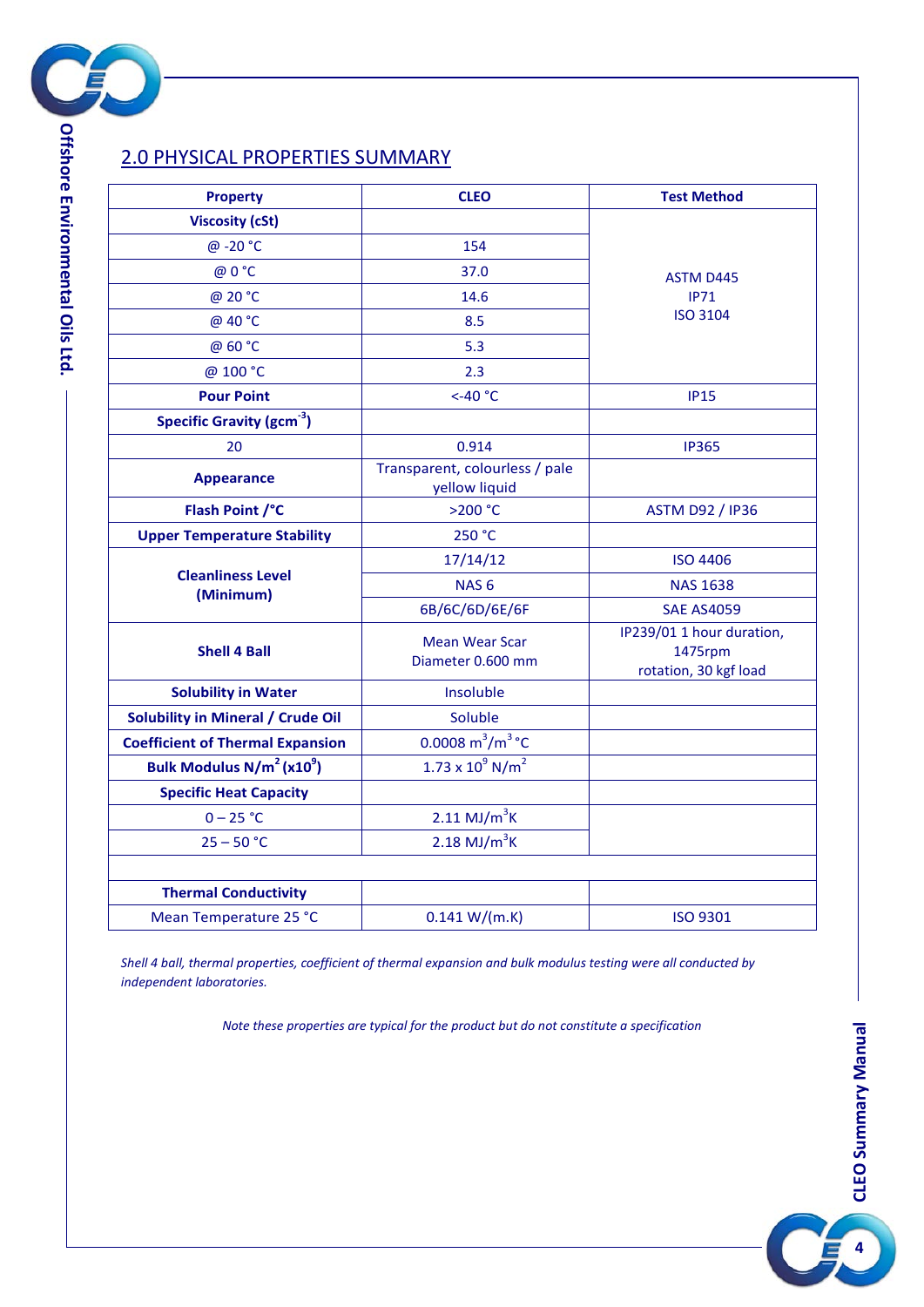

#### <span id="page-4-0"></span>**(g cm-3 ) (bar-1 x 10-6 ) (N m-2 x 10<sup>9</sup> ) Dynamic Viscosity (cP)** 1.1 | 1.0000 | 0.9254 | 120.1 | 0.83 | 35.70 35.5 0.9959 0.9292 71.7 1.39 36.34 70.0 0.9934 0.9315 62.8 1.59 37.59 138.9 | 0.9891 | 0.9356 | 55.1 | 1.81 | 41.29 276.8 | 0.9817 | 0.9427 | 52.5 | 1.91 | 52.18 414.7 | 0.9746 | 0.9495 | 51.8 | 1.93 | 66.71 552.6 0.9677 0.9563 51.5 1.94 84.26 690.5 | 0.9609 | 0.9631 | 50.9 | 1.96 | 104.5

# <span id="page-4-1"></span>3.0 PRODUCT TESTING

# <span id="page-4-2"></span>3.1 THERMAL STABILITY

CLEO has undergone extensive accelerated aging testing based on the procedures laid out in API 17F and is considered fit for service at temperatures as high as 250 °C as shown in the 6 months aging data below.

| <b>Aging</b><br><b>Temp</b><br>/°C | <b>Aging</b><br>Time | Appearance<br>(relative to unused<br>fluid)           | <b>Qualitative</b><br>description of<br>separation in<br>fluid | <b>Weight of</b><br>solids<br>recovered<br>(mg/L of fluid) | <b>Specific</b><br><b>Gravity</b><br>@ 20 °C | <b>Lubricity (IP239 Shell</b><br>4 ball, 1 h wear test,<br>30 kg load, 1460 rpm)<br><b>Mean Wear Scar</b><br><b>Diameter</b> | <b>Viscosity</b><br>@ 40 °C /<br>cSt |
|------------------------------------|----------------------|-------------------------------------------------------|----------------------------------------------------------------|------------------------------------------------------------|----------------------------------------------|------------------------------------------------------------------------------------------------------------------------------|--------------------------------------|
| <b>None</b>                        | <b>None</b>          | Clear and bright<br>colourless / pale<br>vellow fluid | <b>None</b>                                                    | n/a                                                        | 0.916                                        | $0.600$ mm                                                                                                                   | 8.4                                  |
| 250                                | <b>Six</b><br>months | Clear and bright<br>vellow fluid                      | <b>None</b>                                                    | n/a                                                        | 0.912                                        | $0.627$ mm                                                                                                                   | 8.6                                  |

Low temperature stability studies have also been undertaken, with CLEO remaining visually unchanged after aging at -25 °C for 6 months.

# <span id="page-4-3"></span>3.2 COMPATIBILITY WITH BRAYCO MICRONIC SV/3 AND SV/B

Extensive compatibility studies have been undertaken with Brayco Micronic SV/3 and SV/B in accordance with the API 17F specification including: -

- Compatibility at 4, 20, 70 °C for 1 month.
- %v/v mixing ratios of 90:10, 75:25, 50:50, 25:75 and 10:90 at each temperature.

In all cases, no changes in the mixtures of CLEO and Brayco Micronic SV/3 or SV/B have been observed, with the fluids remaining clear and bright and fully compatible after 1 month. All viscosities remained within 5% of the original values after the aging period in compliance with the API 17F Specification.

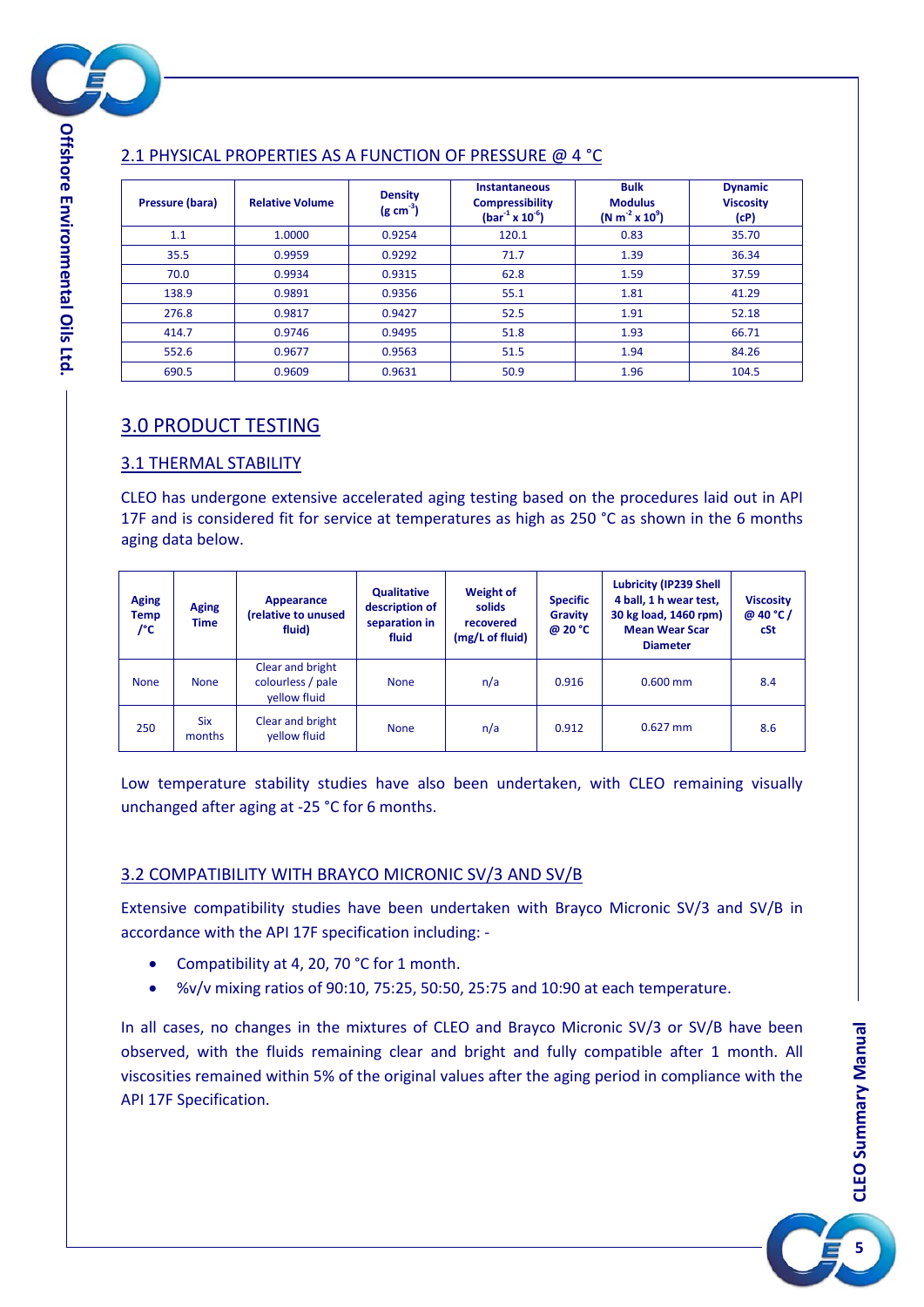

### <span id="page-5-0"></span>3.3 COMPATIBILITY WITH CONTROL, COMPLETION AND OPERATIONAL FLUIDS

Extensive compatibility studies have been undertaken with a range of commonly used control, completion and operational fluids. Testing was undertaken either in accordance with API 17F or using a procedure with similar aging times, mixture ratios, and temperatures. Fluids tested for compatibility include:

- Pelagic 100, Pelagic 100 HC, Oceanic HW443, Transaqua HT-2 and Transaqua HC10.
- Calcium chloride and bromide brines, zinc chloride and bromide brines, potassium and caesium formate, Hycal II, Hycal III brines.
- Brayco Micronic SV/B, Brayco Micronic SV/3, OB200, HDEO, HDEO<sup>EP</sup>, USF 04.
- 35% Hydrochloric Acid, Methanol, Monoethylene Glycol, Silicon Oil.
- Diesel Fuel, MEGA 600 Lubricant, Greasil 4000, Ambergrease SIL, Molykote G Rapid Plus
- Mobil EAL Envirosyn 32H, Panolin Atlantis 32, Shell Cornea Oil, Shell Tellus S2V 32

Please refer to the main technical manual for detailed compatibility results for each fluid.

#### <span id="page-5-1"></span>3.4 METAL COMPATIBILITY

CLEO has been shown to be compatible with a wide range of metals in testing based on API 17F as tabulated below. Selected materials have been tested at 70, 150 or 250 °C.

| 9Cr1Mo Alloy 18 - 22 C                  | <b>Becol (UNS C17200)</b> | Monel 400                            |
|-----------------------------------------|---------------------------|--------------------------------------|
| 17-4-PH (UNS S17400)                    | Brass CZ101 (UNS C22000)  | Monel K500                           |
| A182 F22 (UNS K21590)                   | Brass CZ102 (UNS C23000)  | <b>MP35N</b>                         |
| ASTM A182 F51 Super Duplex (UNS S31803) | Brass CZ106 (UNS C26000)  | Nitronic 50                          |
| ASTM A182 F53 Super Duplex (UNS S32750) | Brass CZ108 (UNS C27200)  | Phosphor Bronze PB102                |
| A182 F55 UNS S32760 (Super Duplex)      | Brass CZ120 (UNS C37700)  | <b>SIS 2387</b>                      |
| ALCNC10                                 | <b>Brass (UNS C46400)</b> | <b>Silicon Nitride</b>               |
| AISI A29 4340                           | BS 735 A50 (Spring Steel) | <b>Stainless Steel 304</b>           |
| AISI A29 4340 (Gas Nitrided)            | Carbon Steel UNS K02401   | <b>Stainless Steel 316</b>           |
| AISI A350 LF2 Carbon Steel              | <b>Chrome Core</b>        | Stainless Steel 316 Ti               |
| <b>AISI 410</b>                         | Copper                    | <b>Stainless Steel 416</b>           |
| <b>AISI 420</b>                         | CuAl10Ni                  | <b>Stainless Steel 431</b>           |
| <b>AISI 440C</b>                        | <b>DGS1043</b>            | <b>Super Duplex (OEM)</b>            |
| AISI 1040                               | Duplex 9490               | <b>Super Duplex AM8831</b>           |
| AISI 4130                               | Elgiloy                   | <b>Titanium</b>                      |
| AISI 4140                               | Inconel 625               | Toughmet 3 AT110 (UNS C72900)        |
| AISI 6150                               | Inconel 718               | Tungsten Carbide (6% Nickel Bonded)  |
| Alloy 3                                 | Inconel 725 GV50H         | Tungsten Carbide (10% Nickel Bonded) |
| Alloy 450                               | Inconel 825               | <b>Tungum (UNS C699100)</b>          |
| <b>Aluminium Bronze AISI B418</b>       | Inconel 925               | <b>Umbilical TP19D</b>               |
| <b>Aluminium Bronze HM9843</b>          | <b>KR16</b>               | Zirconia                             |
| Aluminium Bronze (UNS C63000)           | <b>Kvaerner Umbilical</b> |                                      |

#### **Metals compatibility after 12 weeks immersed in CLEO and CLEO with 10% Sea Water at 70 °C**

#### **Coatings Compatibility after 12 weeks immersed in CLEO at 70 °C**

| 36CrNiMo4 (OEM)                   | Inconel 725 Silver Coated                 | <b>Xylan 1014</b>                |
|-----------------------------------|-------------------------------------------|----------------------------------|
| <b>Electroless Nickel Plated</b>  | Molycoat D-7409 (CWST)                    | <b>Xylan 1052</b>                |
| Everslik 1201 (OEM Specification) | Niklad ELV811 Coated A182 F22             | <b>Xylan 1212</b>                |
| Everslik 1201 (CWST)              | <b>Rislan</b>                             | <b>Xylan 1213</b>                |
| Everslik 1201/1301 (CWST)         | Sermagard 1105 (CWST)                     | <b>Xylan 1400</b>                |
| Everslik 1301 (CWST)              | Sermagard 1105 + 1280 (OEM Specification) | <b>Xvlan 1424</b>                |
| Inconel 718 Gold Coated           | Sermagard 1105 + Everslik 1201 (CWST)     | <b>Xylan 1425</b>                |
| <b>Inconel 718 Silver Coated</b>  | Sermagard 1105 + Everslik 1201            | Zinc Phosphate Coated Mild Steel |
|                                   | + Xylan 1400 (CWST)                       | <b>Zinc Coated Washer</b>        |

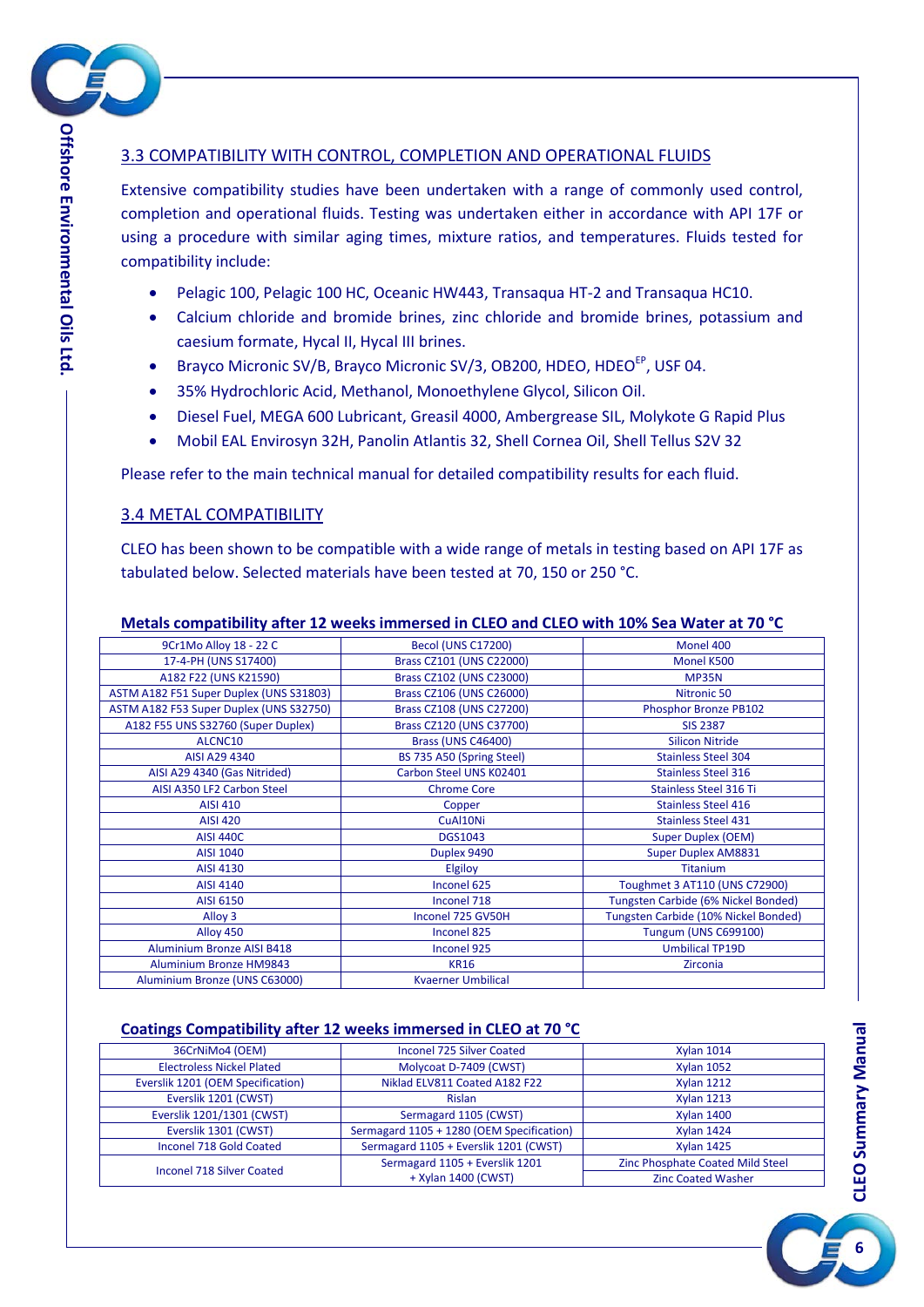

### **Metals compatibility after 12 weeks immersed in CLEO at 150 °C**

| Brass CZ101 (UNS C22000)  | Monel 400                            |
|---------------------------|--------------------------------------|
| Brass CZ102 (UNS C23000)  | Monel K500                           |
| Brass CZ106 (UNS C26000)  | <b>MP35N</b>                         |
| Brass CZ108 (UNS C27200)  | Nitronic 50                          |
| Brass CZ120 (UNS C37700)  | Phosphor Bronze PB102                |
| <b>Brass (UNS C46400)</b> | <b>SIS 2387</b>                      |
| BS 735 A50 (Spring Steel) | <b>Silicon Nitride</b>               |
| Carbon Steel UNS K02401   | <b>Stainless Steel 304</b>           |
| <b>Chrome Core</b>        | <b>Stainless Steel 316</b>           |
| Copper                    | <b>Stainless Steel 316 Ti</b>        |
| CuAl10Ni                  | <b>Stainless Steel 416</b>           |
| <b>DGS1043</b>            | <b>Stainless Steel 431</b>           |
| Duplex 9490               | <b>Super Duplex (OEM)</b>            |
| Elgiloy                   | <b>Super Duplex AM8831</b>           |
| Inconel 625               | <b>Titanium</b>                      |
| Inconel 718               | Toughmet 3 AT110 (UNS C72900)        |
| Inconel 725 GV50H         | Tungsten Carbide (6% Nickel Bonded)  |
| Inconel 825               | Tungsten Carbide (10% Nickel Bonded) |
| Inconel 925               | <b>Tungum (UNS C699100)</b>          |
| <b>KR16</b>               | <b>Umbilical TP19D</b>               |
| <b>Kvaerner Umbilical</b> | <b>Zirconia</b>                      |
|                           |                                      |

*The results for metals tested at temperatures 150 °C are included to show that these metals have been tested and pass the test when*  tested as these temperatures. The 3 months aging test at 150 °C does not qualify these materials for service at these temperatures and *we recommend that further testing is undertaking before approving these materials for service at these elevated temperatures.*

#### **Coatings Compatibility after 12 weeks immersed in CLEO at 150 °C**

| 36CrNiMo4 (OEM)                   | Inconel 718 Silver Coated             | <b>Xylan 1052</b>                |
|-----------------------------------|---------------------------------------|----------------------------------|
| <b>Electroless Nickel Plated</b>  | <b>Inconel 725 Silver Coated</b>      | <b>Xylan 1212</b>                |
| Everslik 1201 (OEM Specification) | Molycoat D-7409 (CWST)                | <b>Xylan 1213</b>                |
| Everslik 1201 (CWST)              | Niklad ELV811 Coated A182 F22         | <b>Xylan 1424</b>                |
| Everslik 1201/1301 (CWST)         | Sermagard 1105 (CWST)                 | Zinc Phosphate Coated Mild Steel |
| Everslik 1301 (CWST)              | Sermagard 1105 + Everslik 1201 (CWST) | <b>Zinc Coated Washer</b>        |
| Inconel 718 Gold Coated           |                                       |                                  |

*The results for coatings tested at temperatures 150 °C are included to show that these coatings have been tested and pass the test when tested as these temperatures. The 3 months aging test at 150 °C does not qualify these materials for service at these temperatures and we recommend that further testing is undertaking before approving these materials for service at these elevated temperatures.*

#### **Metal compatibility after 6 months immersed in CLEO at 250 °C**

| 17-4-PH (UNS S17400)                    | Inconel 625 (UNS N06625)        | <b>Nitronic 50 (UNS S20910)</b>    |
|-----------------------------------------|---------------------------------|------------------------------------|
| ASTM A182 F51 Super Duplex (UNS S31803) | Inconel 718 (UNS N07718)        | Stainless Steel 304 (UNS S30400)   |
| ASTM A182 F53 Super Duplex (UNS S32750) | Inconel 725 GV 50H (UNS N07725) | Stainless Steel 316 (UNS S31600)   |
| ASTM A182 F55 Super Duplex (UNS S32760) | Inconel 825 (UNS N08825)        | Stainless Steel 316Ti (UNS S31635) |
| Aluminium Bronze (UNS C63000)           | Monel 400 (UNS N04400)          | Toughmet 3 AT110 (UNS C72900)      |
| <b>Becol (UNS C17200)</b>               | Monel K500 (UNS N05500)         |                                    |
| DGS 1043 (UNS C63200)                   | <b>MP35N (UNS R30035)</b>       |                                    |

*The results for metals tested at temperatures 250 °C are included to show that these materials have been tested and pass the test when*  tested as these temperatures. The 3 months aging test at 250 °C does not qualify these materials for service at these temperatures and *we recommend that further testing is undertaking before approving these materials for service at these elevated temperatures.*



**Offshore Environmental Oils Offshore Environmental Oils Ltd**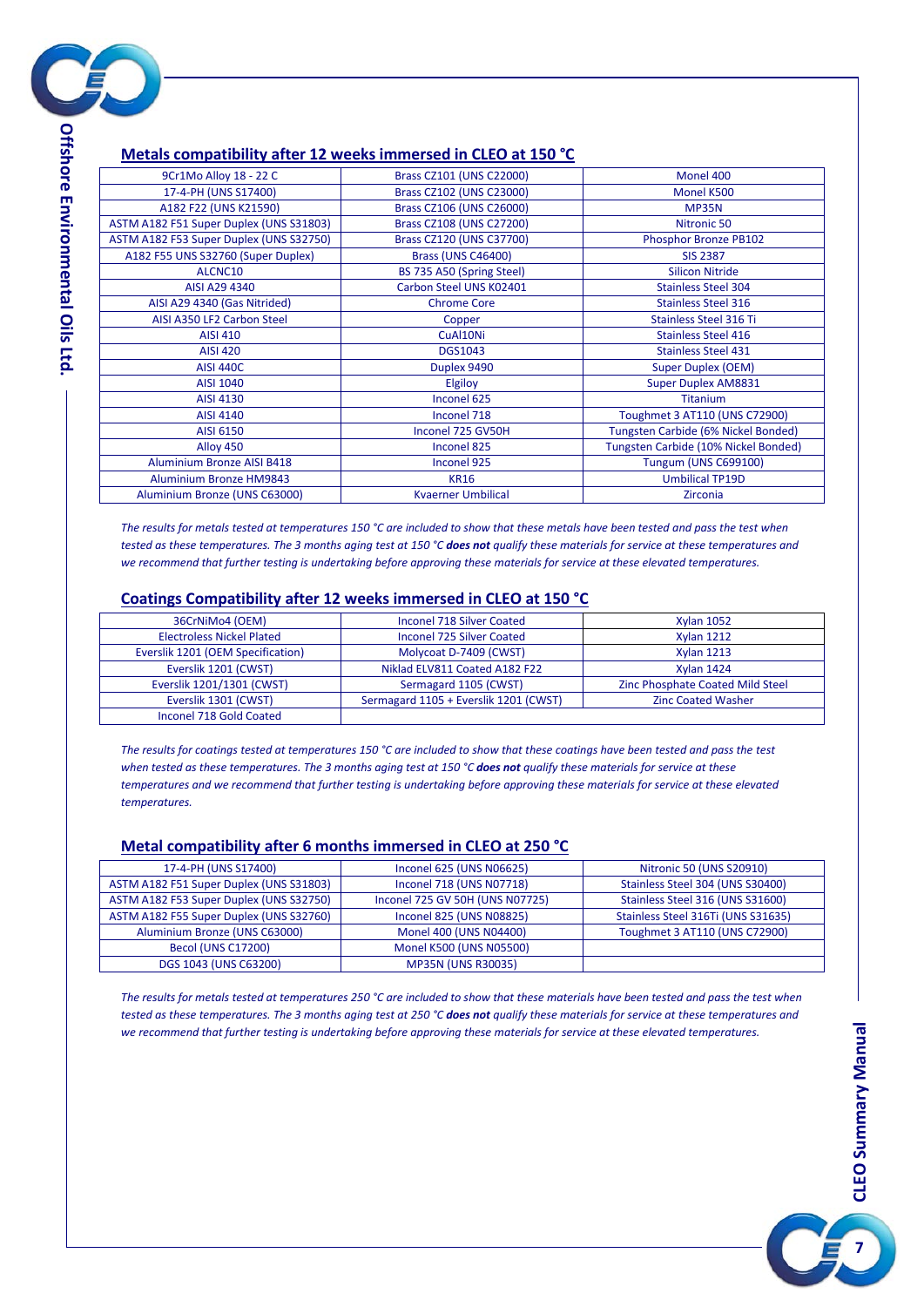

### <span id="page-7-0"></span>3.5 ELASTOMER COMPATIBILITY

CLEO has been shown to be compatible with a range of elastomers in testing based on the API 17F specification with the results after aging at 70 °C for 3 months as tabulated below.

CLEO has been found to be incompatible with silicone and EPDM materials tested to date, which is typical for these types of fluids.

#### **Elastomer compatibility at 70 °C for CLEO**

| AC 155 (Accuseal)                                      | HNBR 453702 90 Shore A (Freudenberg)   | Orkot TXMM (Trelleborg)                              |
|--------------------------------------------------------|----------------------------------------|------------------------------------------------------|
| AC 157 (Accuseal)                                      | HNBR H9T40 90 Shore A (Trelleborg)     | PEEK 450G (Victrex)                                  |
|                                                        |                                        | PEEK 450CA30 (30% Carbon Filled)                     |
| AC 173 (Accuseal)                                      | HNBR N4007 90 Shore A (Parker)         | (Victrex)                                            |
| Acetal (OEM)                                           | HNBR 8097 (Pimseal)                    | <b>PEEK 1000 (OEM)</b>                               |
| <b>Acylic (Direct Plastics)</b>                        | HNBR KB163 90 Shore A (Parker)         | PEEK W4685 (Parker)                                  |
| Aflas (Clywd)                                          | Hytrel 5556 Shore 55D (Dupont)         | PEEK W4738 (Parker)                                  |
| Arlon 1555 (Greene Tweed)                              | Hytrel 6356 Shore 63D (Dupont)         | Polyamide Imide AMS 3670-1 (OEM)                     |
| <b>BAM E014 FKM2</b>                                   | Lexan Margard (Sabic)                  | Polyamide Imide AMS 3670-4 (OEM)                     |
| Carbon Fibre (Carbon Fibre Seal Company)               | LNP-PDX 82429 Carbon Filled PTFE (OEM) | <b>Polypropylene (Direct Plastics)</b>               |
| Chemraz 510 (Green Tweed)                              | NBR K09G 90 Shore A (Pimseal)          | Polyurethane (OEM)                                   |
| Chemraz 600 (Green Tweed)                              | <b>NBR N107-90 (Parker)</b>            | POM (polyoxymethylene) (OEM)                         |
| Ducoflex Hose Grade 350-13-33-06T (Duco)               | <b>NBR N300-90 (Parker)</b>            | PTFE (OEM)                                           |
| Ecoflon 4 25% Carbon Filled PTFE                       |                                        |                                                      |
| (Economos)                                             | NBR431 (Otto Gherkins)                 | PTFE (25% Carbon Filled) (OEM)                       |
| Elastolion 101 HNBR (James Walker)                     | NBR N552-90 90 Shore A (Parker)        | PTKC (OEM)                                           |
| Elastolion 280LF HNBR (James Walker)                   | NBR N674-70 70 Shore A (Parker)        | <b>PVDF (OEM)</b>                                    |
| Epichlorohydrin Bladder (OEM)                          | <b>NBR N702-90 (Parker)</b>            | <b>Turcite B Slydway (Trelleborg)</b>                |
| FFKM PFR06HC 90 Shore A (Solvay)                       | <b>NBR N756-75 (Parker)</b>            | Turcon M12 (Trelleborg)                              |
| FFKM PKR95HT 90 Shore A (Solvay)                       | <b>NBR N1059-90 (Parker)</b>           | Turcon T05 (Trelleborg)                              |
| FKM FR20-90 (James Walker)                             | <b>NBR N1444-90 (Parker)</b>           | Turcon T12 (Trelleborg)                              |
| FKM FR58-90 James Walker                               | NBR N4263 (Parker)                     | Turcon T19 (Trelleborg)                              |
| FKM Mix 80 (FCH)                                       | NBR N4274 Polypak (Parker)             | <b>Turcon T29 Step Seal (Trelleborg)</b>             |
| FKM 70.16-14 (Angst and Pfister)                       | NBR N7003 70 Shore A (Trelleborg)      | Turcon T40 (Trelleborg)                              |
| FKM NT 80.7-70 (Angst and Pfister)                     | NBR N7022 70 Shore A (Trelleborg)      | Turcon T42 (Trelleborg)                              |
| FKM FOR 9381 92 Shore A (Solvay)                       | NBR N7023 70 Shore A (Trelleborg)      | Turcon T46 (Trelleborg)                              |
| FKM P757 92 Shore A (Solvay)                           | NBR N7083 70 Shore A (Trelleborg)      | Turcon T51 (Trelleborg)                              |
| FKM P959 93 Shore A (Solvay)                           | NBR 8010 (Pimseal)                     | Ultra High Molecular Weight Polyethylene<br>(UHMWPE) |
| FKM PL855 91 Shore A (Solvay)                          | NBR 8095 (Pimseal)                     | Viton 70 (OEM)                                       |
| FKM VBR X856 90 Shore A (Clwyd)                        | NBR 8100 (Pimseal)                     | Viton 90 (OEM)                                       |
| FKM V70GA 70 Shore A (Trelleborg)                      | NBR N9002 90 Shore A (Trelleborg)      | Viton 8006 (Pimseal                                  |
| FKM V75J Shore 75 A (Precision Polymer<br>Engineering) | NBR PB80 80 Shore A (James Walker)     | Viton 8096 (Pimseal)                                 |
| FKM VPL85540 92 Shore A (Solvay)                       | <b>NBR 70 (Ramsey Services)</b>        | Viton 8101 (Pimseal)                                 |
| FKM VPL 85730 91 Shore A (Solvay)                      | NBR70 K6 (GAPI Compounds)              | Viton A 9009-75 (OEM)                                |
| FKM PL958 91 Shore A (Solvay)                          | <b>NBR 70 (Eriks Seals)</b>            | Viton Extreme 90 Shore A (Clwyd)                     |
| FKM V1238-95 95 Shore A (Parker)                       | NBR Solesele Type G (James Walker)     | Viton HTV90-A2 90 Shore A (Dupont)                   |
| Fluoroloy Q9 (Saint Gobain Seals)                      | NBR Univoil 80 (James Walker)          | Viton V747-75 (Parker)                               |
| <b>Flourel (Parker)</b>                                | Nylon 6 (Skiffy)                       | Viton V858-95 (Parker)                               |
| Hallite 53                                             | Nylon 6,6 (Direct Plastics)            | Viton VG109-90 (Parker)                              |
| Hallite T506                                           | Nylon TLO (OEM)                        | Viton V9T40 (Trelleborg)                             |
| <b>HNBR 2269-90 (Parco)</b>                            | Nylon XLPE (OEM)                       | Zurcon Z25 (Trelleborg)                              |
| HNBR 4007 90 Shore A (Parker)                          | Orkot TXM C338 (Trelleborg)            | Zurcon Z43 (Trelleborg)                              |
| HNBR 8026 (Pimseal)                                    | Orkot C380 (Trelleborg)                | Zurcon Z52 (Trelleborg)                              |
| HNBR KB163 90 Shore A (Parker)                         | <b>Orkot TLM (Trelleborg)</b>          | Zurcon Z80 (Trelleborg)                              |
|                                                        |                                        |                                                      |

*Please note that while testing based on API 17F (Annex C) is considered one of the most robust standard elastomer testing regimes available, this does not qualify elastomers for use at 70 °C and is instead an accelerated screen test to provide compatibility information at typical storage and operational temperatures. To be more specific, in line with the Arrhenius rate equation, testing for 3 months at 70 °C provides an accelerated compatibility profile covering up to 2 years at 40°C during storage, and 20+ years at seabed temperatures. If materials are to be used at temperatures above 40°C for periods in excess of 2 years, then further testing at elevated temperatures would be recommended to confirm compatibility.*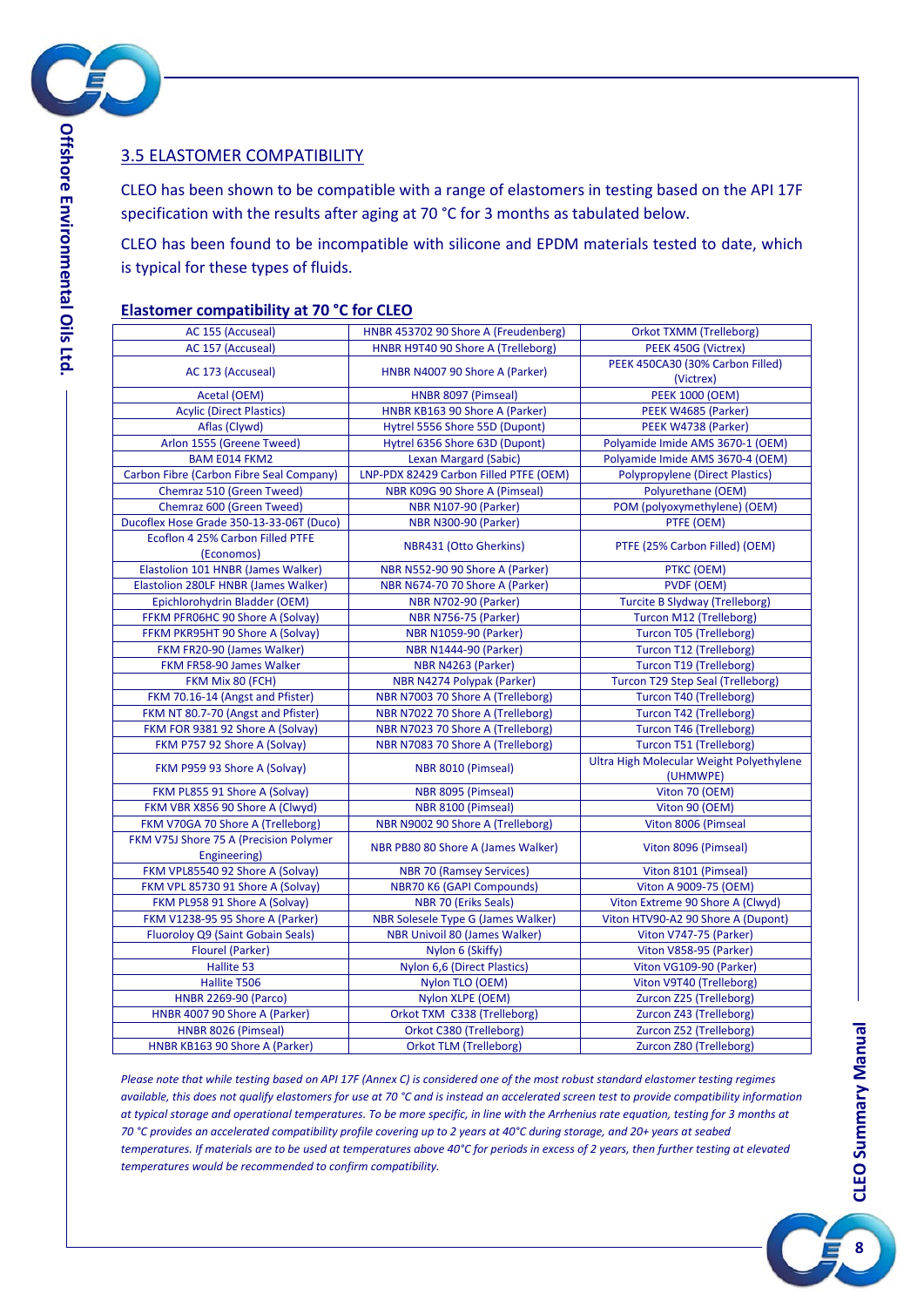

## **Elastomer compatibility at 150 °C for CLEO**

| Chemraz 510 (Green Tweed)         | Nylon 6,6 (Direct Plastics)      | Turcon T05 (Trelleborg)                  |
|-----------------------------------|----------------------------------|------------------------------------------|
| Chemraz 600 (Green Tweed)         | PEEK 450G (Victrex)              | Turcon T12 (Trelleborg)                  |
| Ecoflon 4 25% Carbon Filled PTFE  | PEEK 450CA30 (30% Carbon Filled) | Turcon T19 (Trelleborg)                  |
| (Economos)                        | (Victrex)                        | <b>Turcon T29 Step Seal (Trelleborg)</b> |
| FFKM PFR06HC 90 Shore A (Solvay)  | <b>PEEK 1000 (OEM)</b>           | Turcon T40 (Trelleborg)                  |
| FFKM PKR95HT 90 Shore A (Solvay)  | PEEK W4685 (Parker)              | Turcon T42 (Trelleborg)                  |
| FKM P959 93 Shore A (Solvay)      | PEEK W4738 (Parker)              | Turcon T46 (Trelleborg)                  |
| FKM VPL85540 92 Shore A (Solvay)  | PTFE (OEM)                       | Turcon T51 (Trelleborg)                  |
| FKM VPL 85730 91 Shore A (Solvay) | PTFE (25% Carbon Filled) (OEM)   | Viton Extreme 90 Shore A (Clwyd)         |
| FKM PL958 91 Shore A (Solvay)     | Turcon M12 (Trelleborg)          | Zurcon Z43 (Trelleborg)                  |
|                                   |                                  |                                          |

Further compatibilities of selected elastomers have also been undertaken at 250 °C and are tabulated below, with PTFE and PEEK both meeting the requirements of API 17F after aging for 3 months at 250 °C.

*The results for elastomers tested at temperatures ≥ 150 °C and 250 °C are included to show that these elastomers have been tested and pass the test when tested as these temperatures. The 3 months aging test at ≥ 150 °C and 250 °C does not qualify these materials for service at these temperatures and we recommend that further testing is undertaking before approving these materials for service at these elevated temperatures.*

#### <span id="page-8-0"></span>3.6 FLUID LUBRICITY AND WEAR

#### <span id="page-8-1"></span>3.6.1 Shell 4 Ball Test

Lubricity testing using the Shell 4 ball method as described in the API 17F specification have been undertaken by an independent testing laboratory and are outlined below.

#### <span id="page-8-2"></span>3.6.1.a One Hour 4 Ball Wear Test

The results obtained for the one-hour wear tests at 30 kg load at  $1475$  (+/-25) rpm are shown below in table 2 with the mean wear scar diameters measured for CLEO demonstrating 50% less wear than the acceptance criteria of 1.2 mm.

| <b>Lubricant</b> | <b>Scar</b><br><b>Diameter</b><br><b>Rubbing</b><br><b>Direction</b><br>Ball 1 (mm) | Scar<br><b>Diameter</b><br><b>Right Angle</b><br><b>Direction</b><br>Ball 1 (mm) | Scar<br><b>Diameter</b><br><b>Rubbing</b><br><b>Direction</b><br>Ball 2 (mm) | <b>Scar</b><br><b>Diameter</b><br><b>Right Angle</b><br><b>Direction</b><br>Ball 2 (mm) | <b>Scar</b><br><b>Diameter</b><br><b>Rubbing</b><br><b>Direction</b><br>Ball 3 (mm) | <b>Scar</b><br><b>Diameter</b><br><b>Right Angle</b><br><b>Direction</b><br>Ball 3 (mm) | <b>Average Scar</b><br><b>Diameter</b><br><b>MWSD</b><br>(mm) | <b>Comments</b>       |
|------------------|-------------------------------------------------------------------------------------|----------------------------------------------------------------------------------|------------------------------------------------------------------------------|-----------------------------------------------------------------------------------------|-------------------------------------------------------------------------------------|-----------------------------------------------------------------------------------------|---------------------------------------------------------------|-----------------------|
| <b>CLEO</b>      | 0.72                                                                                | 0.48                                                                             | 0.70                                                                         | 0.48                                                                                    | 0.72                                                                                | 0.50                                                                                    | 0.600                                                         | Wear scars asymmetric |

#### <span id="page-8-3"></span>3.6.1.b 4 Ball Weld Point Load

The results obtained for the one-hour wear tests at 30 kg load at  $1475$  (+/-25) rpm are shown below with the mean wear scar diameters measured for CLEO demonstrating 50% less wear than the acceptance criteria of 1.2 mm as specified in API 17F.

| Lubricant   | <b>Initial Test Load</b><br>(kg) | <b>Initial Seizure</b><br>Load* (kg) | <b>Weld Point Load</b><br>(kg) | <b>Duration of</b><br>Load steps<br>(sec) | <b>RPM</b> | Comments              |
|-------------|----------------------------------|--------------------------------------|--------------------------------|-------------------------------------------|------------|-----------------------|
| <b>CLEO</b> | 10                               | 80                                   | >120                           | 10                                        | 1470       | Wear scars asymmetric |
| ____        |                                  |                                      |                                |                                           |            |                       |

\* measured from friction traces

The initial test load showed that CLEO passes the API 17F specification requiring a weld load of >120 kg.

**9**